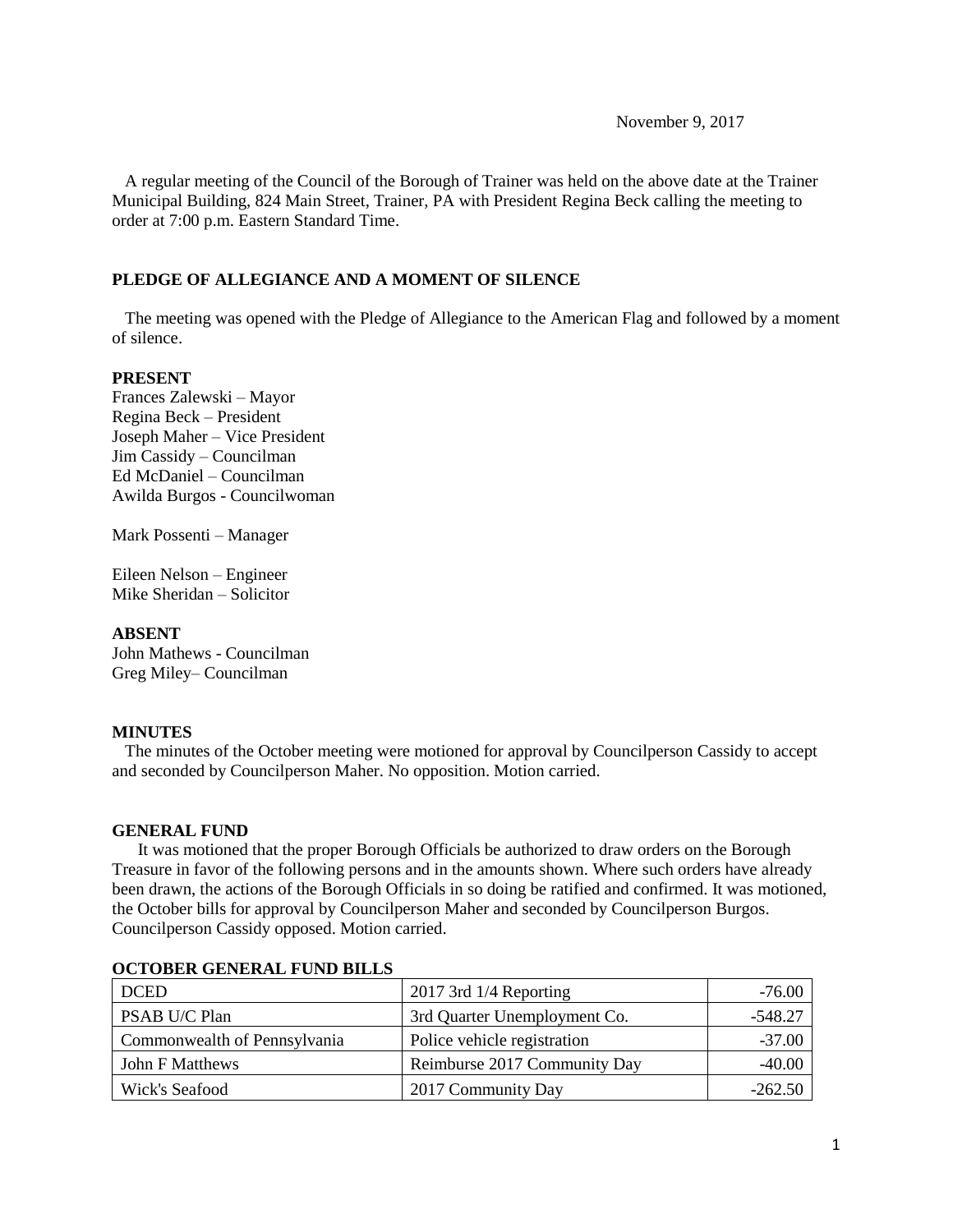| #1 Car Wash Inc.               | <b>Clean Police Vehicles September</b> | $-200.00$     |
|--------------------------------|----------------------------------------|---------------|
| Possenti Consulting            | Services July and August               | $-3,150.00$   |
| <b>Marcus Hook Florist</b>     | <b>Flowers Magaw</b>                   | $-88.51$      |
| A.R.D. Uniform                 | Police uniforms                        | $-461.50$     |
| Chester Water - Hydrants       | Hydrants                               | $-1,195.10$   |
| Talley's Garage & Towing       | <b>Police Vehicles</b>                 | $-842.00$     |
| <b>Stantec Consulting</b>      | <b>Professional Services</b>           | $-4,698.50$   |
| Sunoco - SunTrak               | Police vehicle fuel                    | $-2,435.74$   |
| Premier Window Tinting         | Police vehicle (Grant)                 | $-971.00$     |
| <b>Cutting Edge Glass Co</b>   | Police vehicle mirror repair           | $-35.00$      |
| PECO - Garage                  | <b>Highway Garage</b>                  | $-42.06$      |
| PECO - Park                    | HJ Park                                | $-27.38$      |
| Ed Kline                       | Reimburse Uniforms                     | $-99.96$      |
| Global Security Systems, Inc.  | Municipal Bldg Alarm                   | $-120.00$     |
| Wilson of Wallingford          | Fuel Oil Highway Garage                | $-531.48$     |
| Pa State Mayors Association    | 2018 Membership Dues                   | $-60.00$      |
| Penn Medicine                  | Office physical                        | $-174.00$     |
| Galls Incorporated             | Police barrier tape                    | $-109.99$     |
| PA Municipal Retirement System | Act 205 2017 MMO Contribution          | $-7,033.00$   |
| TD Ameritrade                  | 2017 Act 205 MMO State Aid             | $-176,948.00$ |
| Marcus Hook/Trainer Fire Dept  | 2017 Volunteer Fire Relief             | $-8,883.82$   |
| <b>Integral Systems Corp</b>   | Computer Maintenance/repair Back-up    | $-350.00$     |
| Witmer Public Safety Group     | Police equipment safety light          | $-45.50$      |
| Chester Water - HJP            | HJ Park                                | $-22.97$      |
| <b>General Code</b>            | Annual Maintenance eCode 360           | $-1,195.00$   |
| Orlando, Victoria              | Hayride Cash to pay for expenses       | $-1,423.87$   |
| Paychex Invoice                | October 13 Detail Pay                  | $-94.13$      |
| Paychex Invoice                | October 13 Biweekly                    | $-150.49$     |
| Ostan, Richard A.              | Medical reimbursement 2017             | $-170.00$     |
| Donnelly, Jason                | Tolls travel for school                | $-15.40$      |
| TD Card Services               | Qbooks, Community Day                  | $-288.39$     |
| Musso, Michael G.              | Reimburse Nero travel and cage         | $-935.18$     |
| Red the Uniform Tailor         | Police uniforms                        | $-937.06$     |
| De Valley Veterinary Hospital  | K9 Nero Vet Agreement                  | $-750.00$     |
| <b>Staples Advantage</b>       | Office supplies                        | $-291.69$     |
| T Frank McCall's Inc           | <b>Bldg</b> supplies                   | $-280.11$     |
| <b>Comcast Business</b>        | Phone VOIP                             | $-364.81$     |
| <b>Comcast Cable</b>           | Cable services                         | $-287.74$     |
| <b>B&amp;L</b> Disposal        | Trash disposal                         | $-6,077.00$   |
| PECO - Municipal Bldg.         | Municipal Bldg                         | $-541.43$     |
| PECO-Underpass Lighting        | <b>Underpass Lighting</b>              | $-29.93$      |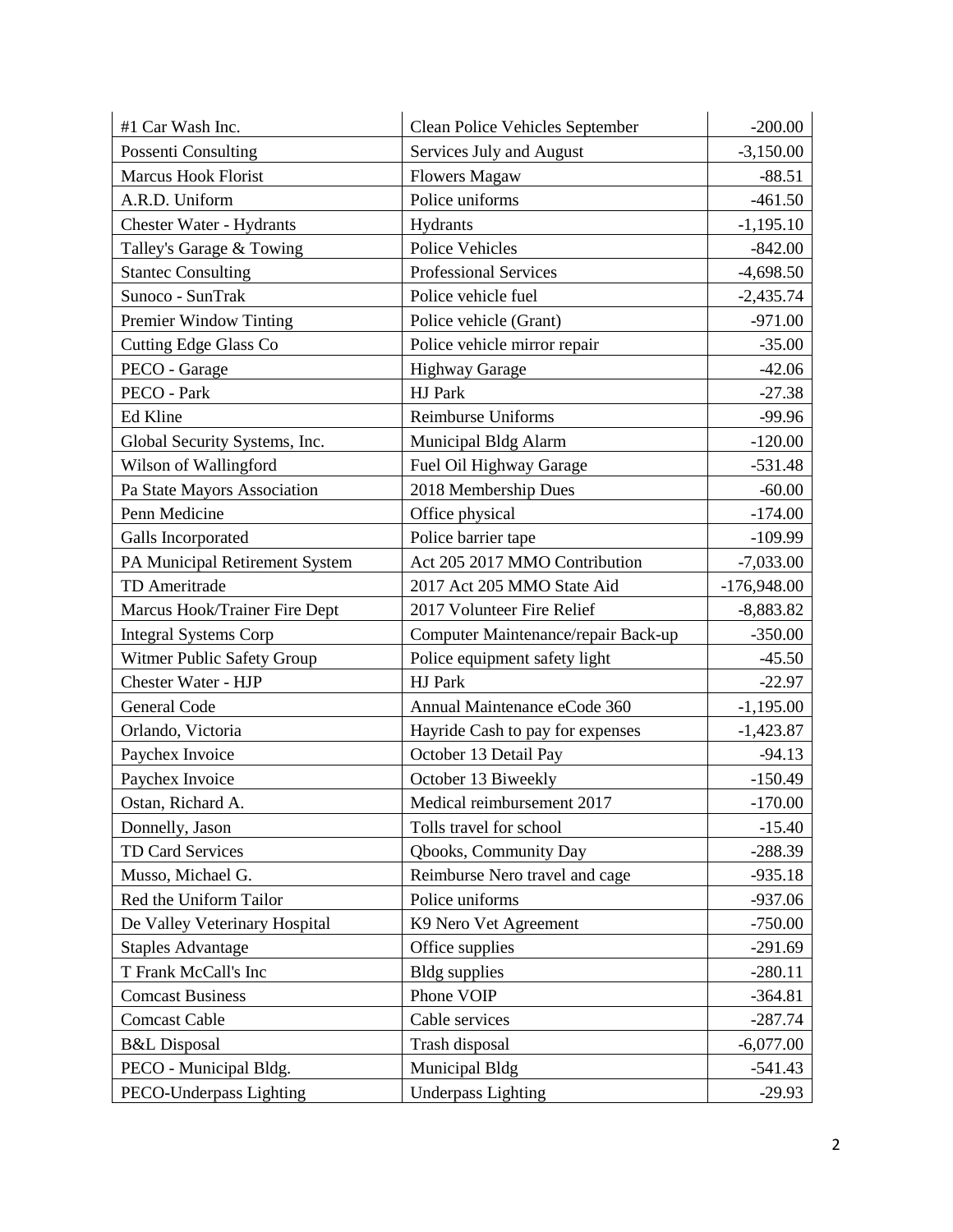| <b>PECO Street Lighting</b>         | <b>Street Lighting</b>         | $-1,971.67$  |
|-------------------------------------|--------------------------------|--------------|
| De Co Solid Waste Authority         | <b>Tipping Fees</b>            | $-2,825.46$  |
| Chester Water - Municipal           | Municipal Bldg                 | $-99.69$     |
| Chester Water - Hwy garage          | Highway garage                 | $-50.13$     |
| Pa One Call System, Inc.            | Monthly fax service            | $-27.94$     |
| <b>US Municipal Supply</b>          | Highway paint                  | $-354.55$    |
| Wayne Radio & TV Service            | Police lights and mounting     | $-1,900.00$  |
| <b>DCIU</b>                         | Health Benefits Sept. and Oct. | $-47,287.88$ |
| United Concordia Life & Health      | <b>Dental Coverage</b>         | $-1,495.77$  |
| Nextel                              | Cell phones September          | $-140.94$    |
| A.R.D. Uniform Enterprises, Ltd.    | Police uniforms                | $-157.00$    |
| Premier Window Tinting              | Police vehicle                 | $-105.00$    |
| Sirchie                             | Police equipment               | $-40.08$     |
| <b>Verizon Wireless</b>             | Police data card reader        | $-86.24$     |
| De Valley Veterinary Hospital       | K <sub>9</sub>                 | $-49.83$     |
| Eagle Point Gun/TJ Morris & Son     | Police ammo                    | $-884.28$    |
| Galls Incorporated                  | Police gloves                  | $-74.48$     |
| Paychex Invoice                     | October 27 Biweekly            | $-129.48$    |
| <b>United States Postal Service</b> | Roll stamps                    | $-49.00$     |
| <b>Linn Architects</b>              | Borough Bldg schematic design  | $-2,181.60$  |
| Ed Kline                            | Reimburse Uniforms             | $-44.87$     |
| PECO - Garage                       | <b>Highway Garage</b>          | $-44.20$     |
| <b>B&amp;L</b> Disposal             | Electronic recycle             | $-213.57$    |
| Drugscan, Inc                       | Lab testing                    | $-168.00$    |
| <b>Express Printing</b>             | <b>Police Interview Cards</b>  | $-325.00$    |
| <b>Staples Advantage</b>            | Office supplies                | $-39.99$     |
| Red the Uniform Tailor              | Police uniforms                | $-180.93$    |
| Goodyear Auto Service Center        | Police vehicle tires           | $-501.80$    |

-284,750.89

### **PAYROLL ACCOUNT**

 It was motioned by Councilperson Maher and seconded by Councilperson McDaniel that Payroll for the month of October is paid. Councilperson Cassidy opposed. Motion carried.

# **OCTOBER PAYROLL FOR ALL EMPLOYEES**

 Total payroll for the month of October \$74,200.50 Payroll includes reimbursable Police Detail

#### **LIQUID FUEL BILLS**

Liquid Fuel Bills for the month of October meeting were motioned for approval by Councilperson Maher and seconded by Councilperson Cassidy. No opposition. Motion carried.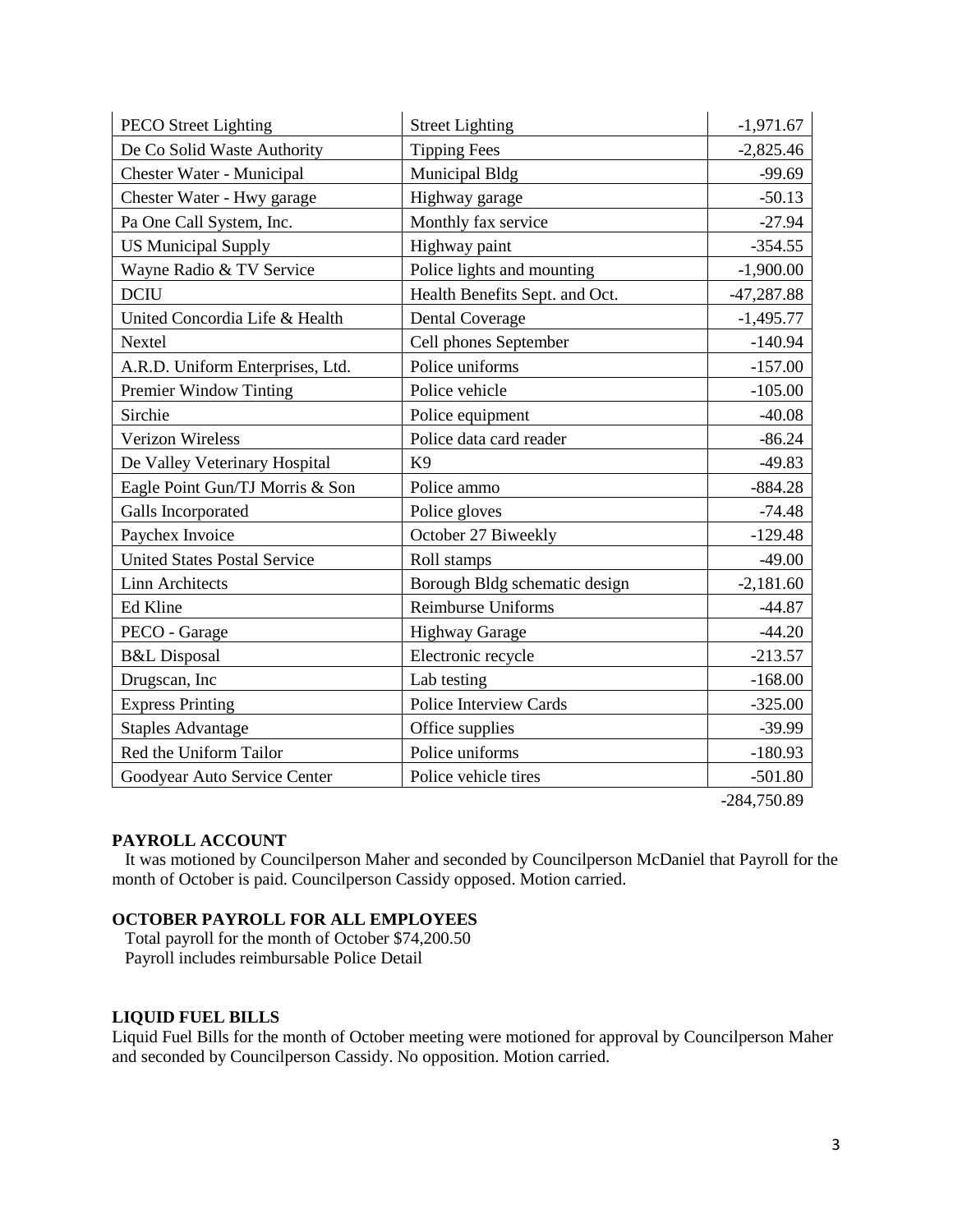### **OCTOBER LIQUID FUEL BILLS**

| Mauger & Co.             | Highway vehicle Fuel    | $-352.81$ |
|--------------------------|-------------------------|-----------|
| <b>PECO</b>              | <b>Traffic Lighting</b> | $-272.16$ |
| <b>Pyramid Materials</b> | Cold Patch              | -174.96   |
|                          |                         | -961 13   |

#### **COMMUNITY CENTER BILLS**

 Community Center Bills for October meeting were motioned for approval by Councilperson Cassidy to accept and seconded by Councilperson Maher. No opposition. Motion carried.

# **OCTOBER COMMUNITY CENTER BILLS**

| E&J Service Inc.                      | Refrigerator freon       | $-155.00$ |
|---------------------------------------|--------------------------|-----------|
| PECO electric                         | CC Electric              | $-76.60$  |
| PECO gas                              | CC Gas/Electric          | $-107.54$ |
| <b>Chester Water Authority</b>        | CC Water                 | $-77.79$  |
| <b>Banta's Bestway Trash Removal</b>  | Dumpster removal         | $-60.00$  |
| O'Rangers Plumbing, Heating & Cooling | Boiler work per Ins. Co. | $-425.00$ |
| PECO electric                         | CC Electric              | $-59.20$  |
|                                       |                          | -799.93   |

#### **PERMITS & LICENSE**

The Permits of the October meeting were motioned for approval by Councilperson Cassidy and seconded by Councilperson Maher. No opposition. Motion carried.

## **PERMITS & LICENSE – OCTOBER**

| 2 Building permits             | \$130.00 |
|--------------------------------|----------|
| 1 Contractor license           | \$100.00 |
| 3 C/O Applications             | \$275.00 |
| 0 Plumbing permits             | \$0      |
| 3 Electrical permits           | \$320.00 |
| 1 Zoning                       | \$50.00  |
| 3 Other Permits/License        | \$95.00  |
| 0 Vacant property registration | \$0      |
| Amount turned over to Borough  | \$970.00 |

# **CHESTER WATER AUTHORITY**

0 - Street Openings Amount turned over to Borough \$0 **PECO**

 0 – Street Openings Amount turned over to Borough \$0

#### **DELCORA**

0 – Permits Amount turned over to Borough \$0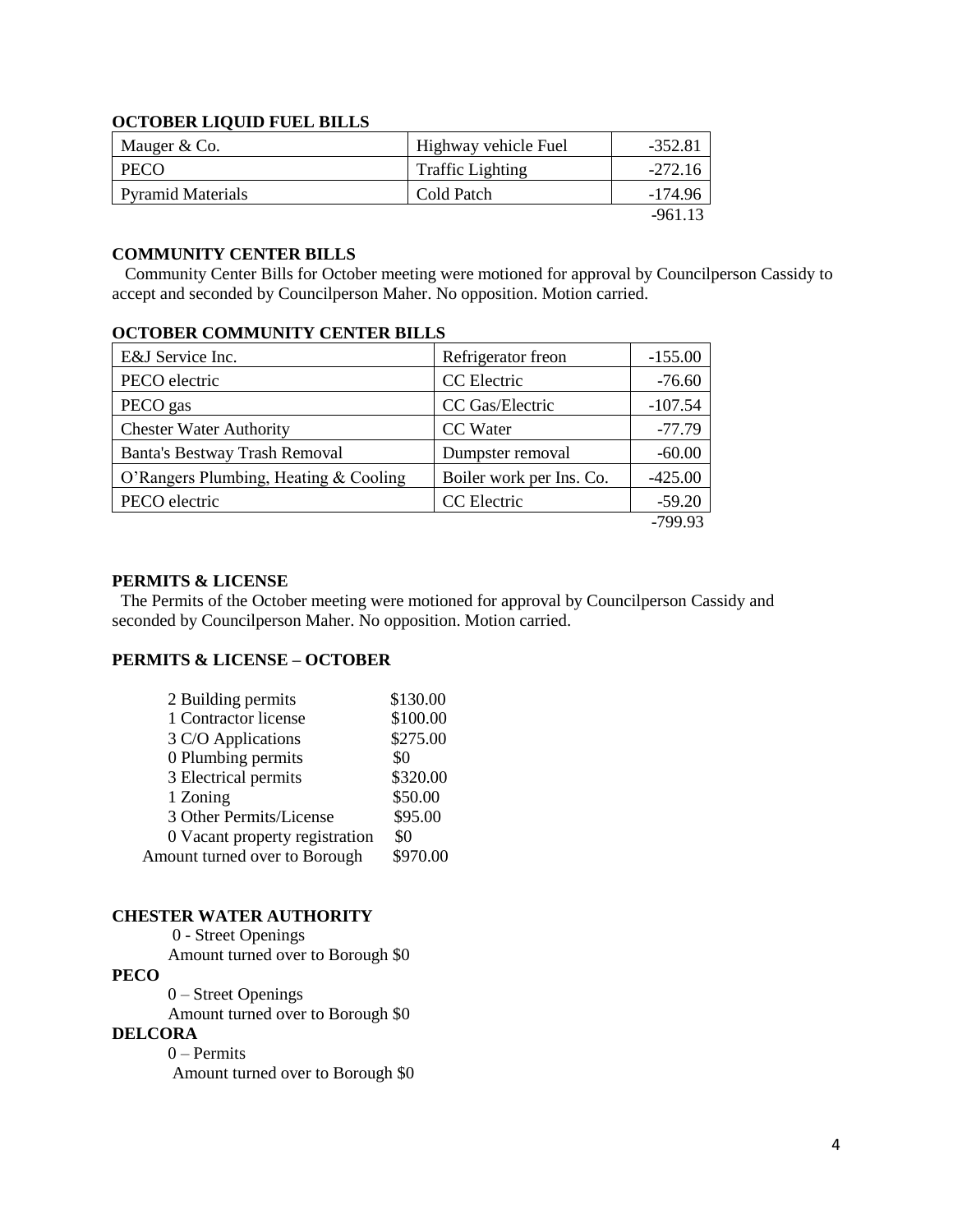### **CORRESPONDENCE**

 It was motioned by Councilperson Maher and seconded by Councilperson McDaniel that the correspondence for October be accepted and any necessary action taken. No opposition. Motion carried.

# **OCTOBER CORRESPONDENCE**

- Received from Keystone an electronic deposits in the amount of \$31,070.56 October EIT distribution.
- Received from Keystone an electronic deposits in the amount of \$2,300.00 October LST distribution.
- Received from Delaware County Tax Claim Monthly for September and a check in the amount of \$10,465.64.
- Received from Delaware County Monthly Deed Reconciliation for October and a check in the amount of \$98.00.
- Received from Delaware County October Monthly Transfer Report.
- Received Act 44 Disclosure from INR
- Received from Commonwealth of Pa. our Safety Certificate approval for Workers Comp discount 2018.
- Received from Congoleum a letter dated November 3, 2017 in regards to PADEP renewal application.

October Safety meeting topic was "Fire Prevention" No incidents reported. All pending issues addressed and satisfied except for the parking lot.

# **QUESTIONS AND COMMENTS FROM AUDIENCE ON CORRESPONDENCE** None

#### **ANY MATTERS THAT NEED COUNCILMANIC ACTION**  None

### **COMMITTEE REPORTS**

### **MAYOR**

Mayor Zalewski:

• Centennial Celebration is scheduled for May 18, 2019 and have a Committee working on it.

### **\*POLICE CHIEF –** No report

### **MANAGER**

Mark Possenti:

- The Police contract is final except for a few particulars and may be voted on and passed tonight awaiting final approval from the Solicitor. Council will vote at next month's Council meeting.
- Reminded Council of three motions to be made in regards to the Budget reading and Tax Ordinance for 2018.

### **FINANCE**

Councilman Maher: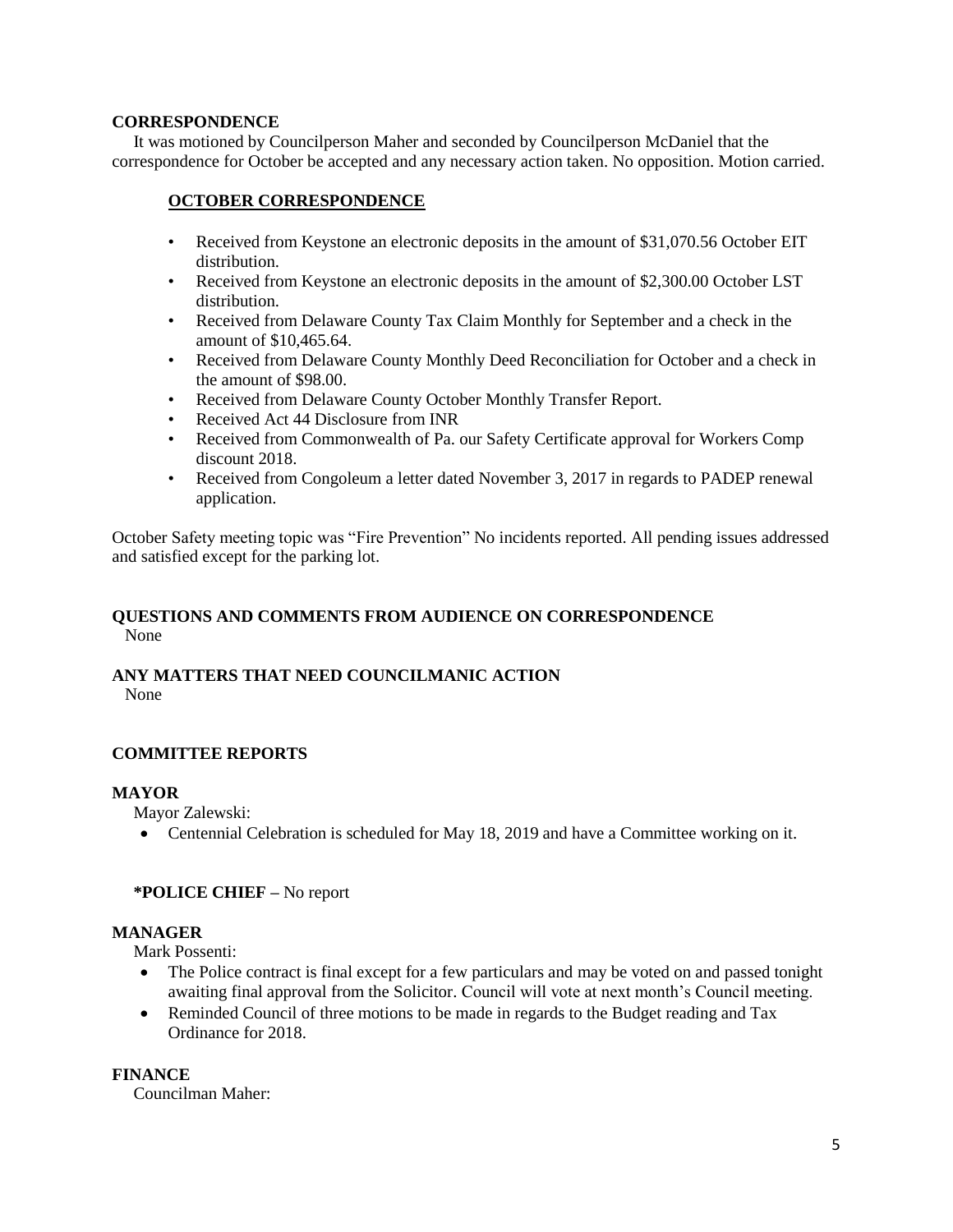- Announced the first reading of the 2018 General budget in the amount of \$2,344,900.00. A motion is needed to accept. If anyone has questions about what specific line items consist of in the budget but the information is available, Vicki can tell you what they are.
- Thanked all who were involved in the Hay Ride.

# **MUNICIPAL BUILDING/RECREATION**

Councilman Mathews: absent

- A motion is needed to award the bid to pave Municipal parking lot.
- Councilman Maher reminded everyone of the upcoming Tree Lighting, Lunch with Santa and pet pics with Santa.
- Mayor Zalewski stated the Police will be around the Borough on the MRAP with Santa on Sat. Dec.  $16<sup>th</sup>$ .

# **FIRE/PARKS/ENVIRONMENT**

Councilman Cassidy:

Welcome to Trainer's November public Council meeting.

I want to thank all that came out on Tuesday to vote. The weather wasn't the best.

Congratulations to the winners and hope for the best in years to come.

I was approached by several residents about some issues they are having and I will be addressing the in the days, weeks and months to come.

The Memorial bricks have been placed so please stop by and see them if you can get near it. All who purchased the bricks are very happy about the outcome of the project that still has more work to be done. Still getting a lot of dog walkers letting their dogs run loose and not cleaning up after them. Don't know how we can stop them.

On the job front, many local businesses are still hiring. Some are for the Holidays, some are permanent positions.

Franklin Mint Federal Credit Union I shaving a job fair November 16<sup>th</sup> 4-7PM at their Chadds Ford location.

Fire companies are still looking for volunteers so if you know of anyone 16 years or older, please encourage them to join their local firehouse. Recently there was a car fire at the old Viscose Building and the Aston fire department had to be dispatched. Luckily there was not more damage. That whole building could have caught fire.

Veteran's Day is this Saturday so let's get the flags out and pay tribute to those who served. Christmas is fast approaching as we have been told since Halloween, so Happy Valentine's Day and please be safe and warm.

The monthly fire report for October was not received.

# **PUBLIC SAFETY/BOH**

 President Beck read May Code Enforcement report as follows: issued 8 building permits, 0 Contractor licenses, 5 C/O's, 1 zoning permits, 11 grass violation notices, 3 grass citation warnings and 1 citation issued and numerous BOH and property maintenance violation notices sent out.

# **COMMUNITY OUTREACH/NEWSLETTERS**

Councilwoman Burgos:

- Have LIHEAP applications
- Thanks for all the support for the loss of daughter
- Food drive is in gear

# **COMMUNITY REDEVELOPMENT**

Councilman Ed McDaniel: No Report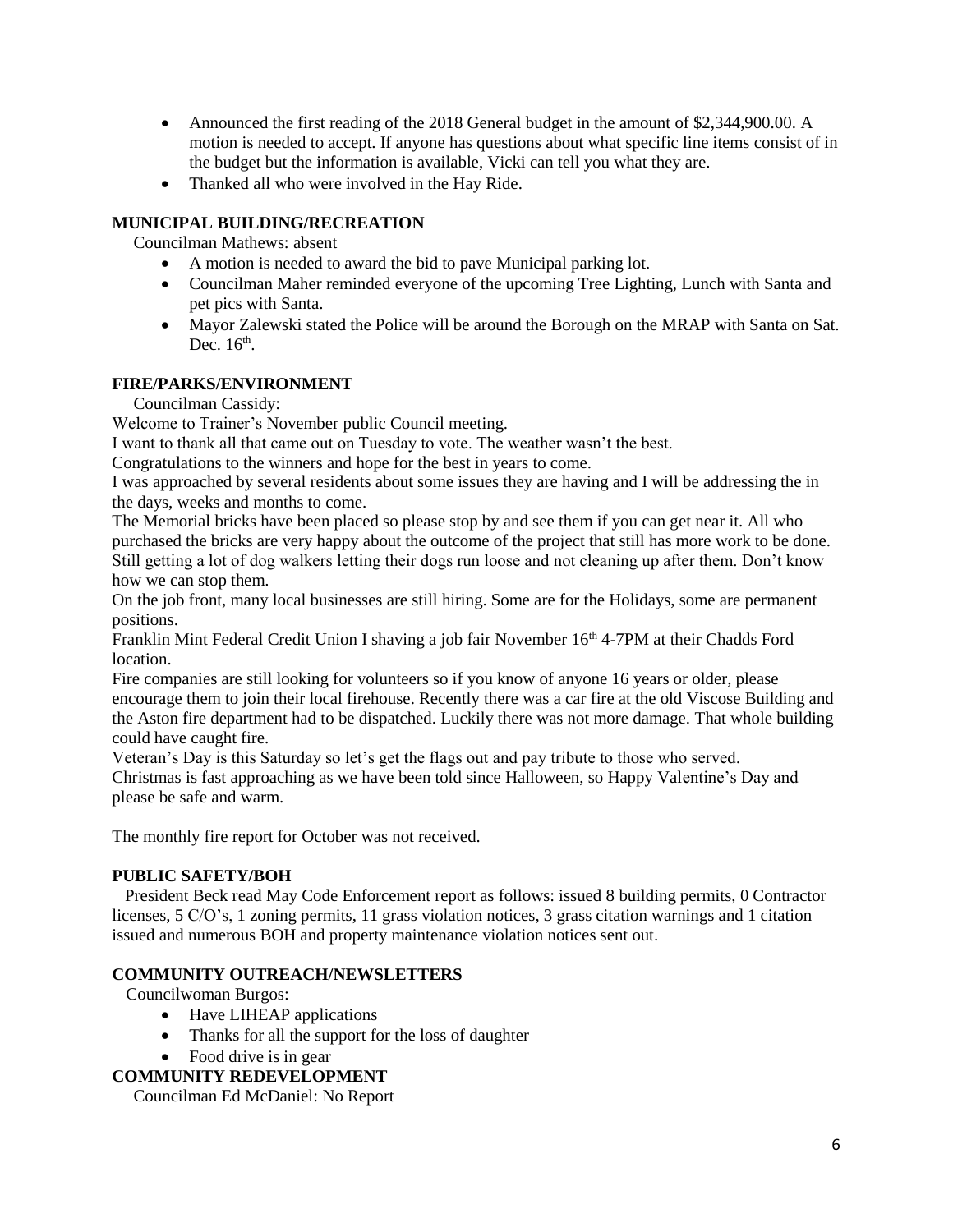#### **HIGHWAY/STREET LIGHTS**

Councilman Miley: Absent

## **CODE ENFORCEMENT OFFICER**

Nothing to report.

## **TAX COLLECTOR**

Mark Possenti read the monthly report for October as follows: Total uncollected as of 10/31 is \$99,384.19. Total collected as of 10/31 is \$26,895.87 Total outstanding bills are 158. Need a motion to authorize a transfer in the amount of \$26,895.87 to the General Fund.

Mark Possenti called for an Executive Session for personnel reasons

#### **SCHOOL BOARD DIRECTOR**

Mary Magaw: Absent

### **MONROE ENERGY**

Adam Gattuso: Absent

# **ENGINEER**

Eileen Nelson:

# **Engineer's Report**

Attached

- Motion to adopt Resolution 1035 Master Casting Agreement 2017 2020
- Discussed paving restoration requirements on the Ridge after gas and water project completion.
- A discussion about keeping the storm sewers clean and to hold the property owners, allowing the debris onto the street, partly responsible on 291 and Price. Informed the Engineer that Brock's Fire was seen dumping extinguisher powder in the storm sewer.

## **SOLICITOR**

Mike Sheridan stated:

- Spoke about the Police contract. Working out a few particulars including the medical reimbursement.
- Action was filed against Brandywine SPCA for breach of contract in the sum of \$8,100.00 which is the cost paid to another animal control service while under a contract agreement.
- Still finalizing the Deed signatures for Nealy Blvd.

### **ORDINANCES**

• None

### **RESOLUTIONS**

• Motion was made by Councilperson Maher to accept Resolution 1035 Master Casting Agreement 2017 – 2020 and seconded by Councilperson McDaniel. No opposition. Motion carried.

### **OTHER ACTION ITEMS**

• Motion was made by Councilperson Cassidy to award Parker Paving the bid to pave the Municipal parking lot in the amount of \$8,250.00 and seconded by Councilperson McDaniel. No opposition.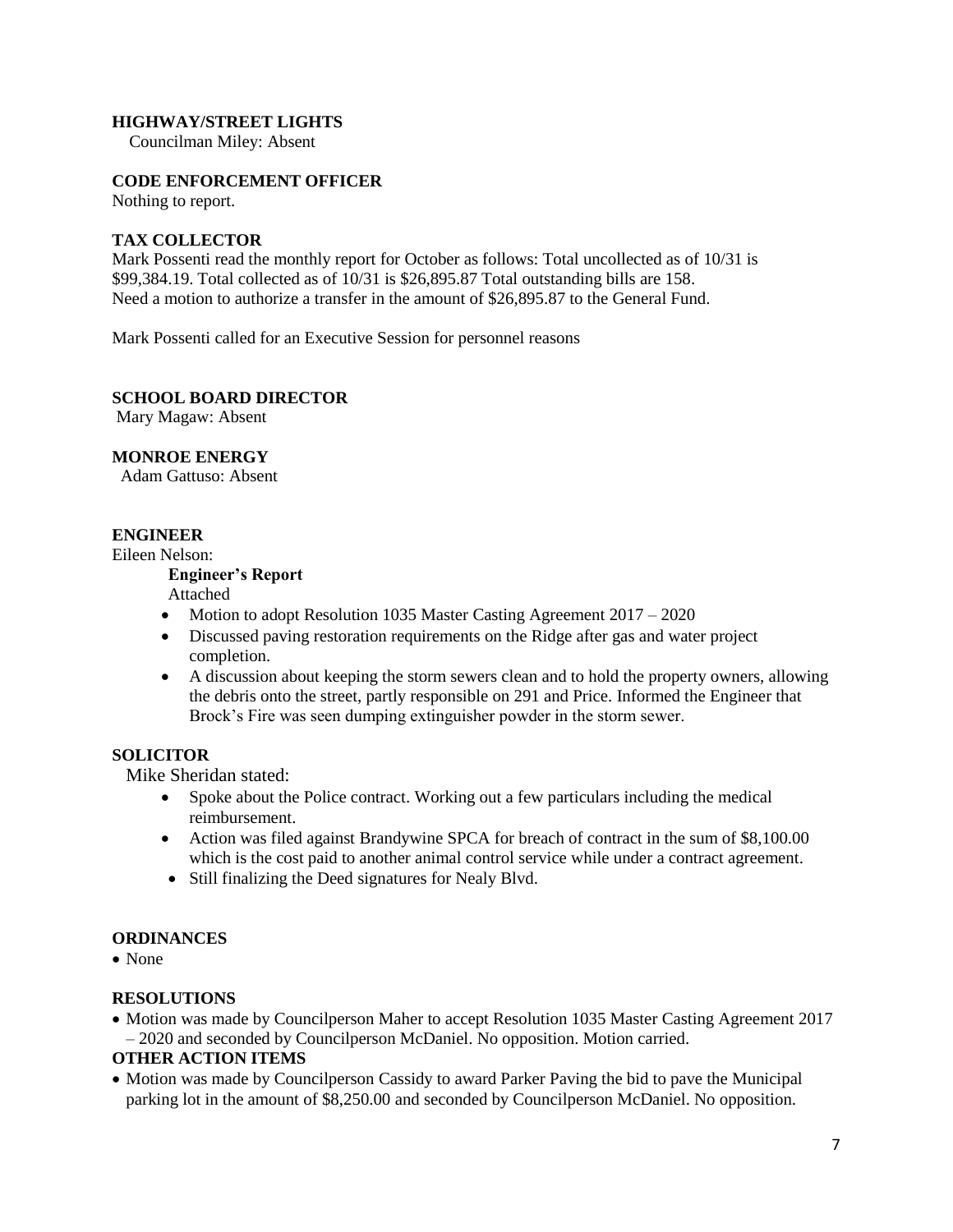Motion carried.

- Motion was made by Councilperson McDaniel to accept the first reading of the 2018 General Budget in the amount of \$2,344,900.00 and seconded by Councilperson Burgos. Councilman Cassidy opposed. Motion carried.
- Motion was made by Councilperson Maher to advertise the 2018 General Budget available for inspection and seconded by Councilperson McDaniel. No opposition. Motion carried.
- Motion was made by Councilperson Maher to advertise the 2018 Real Estate Tax Levy Ordinance and seconded by Councilperson McDaniel. Councilman Cassidy opposed. Motion carried.
- Motion was made by Councilperson Cassidy to authorize tax collection transfer to the General Fund in the amount of \$26,895.87 and seconded by Councilperson Maher. No opposition. Motion carried.
- A motion was made by Councilperson Maher to allow Michele Holloman use of the Community Center for a fundraiser in December and seconded by Councilperson McDaniel. No opposition. Motion carried.

# **OLD COUNCILMANIC BUSINESS**

Councilman Cassidy stated there issues to clarify and be discussed at Workshop.

# **NEW COUNCILMANIC BUSINESS**

None

# **QUESTIONS AND COMMENTS FROM AUDIENCE**

Terry Yeager. Chestnut St**–** Asked permission to put some drunk and addiction treatment guide cards in the lobby.

Resident, Langley St.. – Expressed concern of increasing theft in the Borough and is interested in a Town Watch. The Chief stated people need to be aware and call the Police to report incidents and lock their car doors. It would be a Council decision to form a Town Watch which the Police would support.

Kirk Dodson, Anderson St. – Submitted pictures to Council in regards to traffic on Anderson St. and asked what could be done. Solutions will be discussed at workshop. He expressed concern about Solicitors going door to door at night.

Debbie Mervine, Forrest St. – Asked how soon political signs were supposed to come down after the election, stating some of the signs were still up.

Dawn Martinez,  $12<sup>th</sup>$  St. – stated she has No Soliciting posted on her property

Jenn Frazier, Ridge Rd. – Asked if there any updates on the new rec center. The family from the fire will be moving back in soon. Asked to do something to help the family, they lost everything.

Kim Sherman, Chestnut St. – Clarified that Vicki could give her detailed information of the budget. Councilman Cassidy told Kim that he asked for a breakdown from the Fire Dept. and has received no fire report this month. He has been put in touch with someone to get the breakdown.

Joe Maher stated Michele Holloman asked to rent the Community Center to host a bingo fundraiser to benefit her daughter's non-profit Toys for Tabitha. Councilperson Cassidy asked to discuss further.

An Executive session was called at 7:54 pm. Council came out of Executive and resumed the regular meeting at 8:33 pm. A motion was called to allow Michele Holloman use of the Community Center for a fundraiser in December.